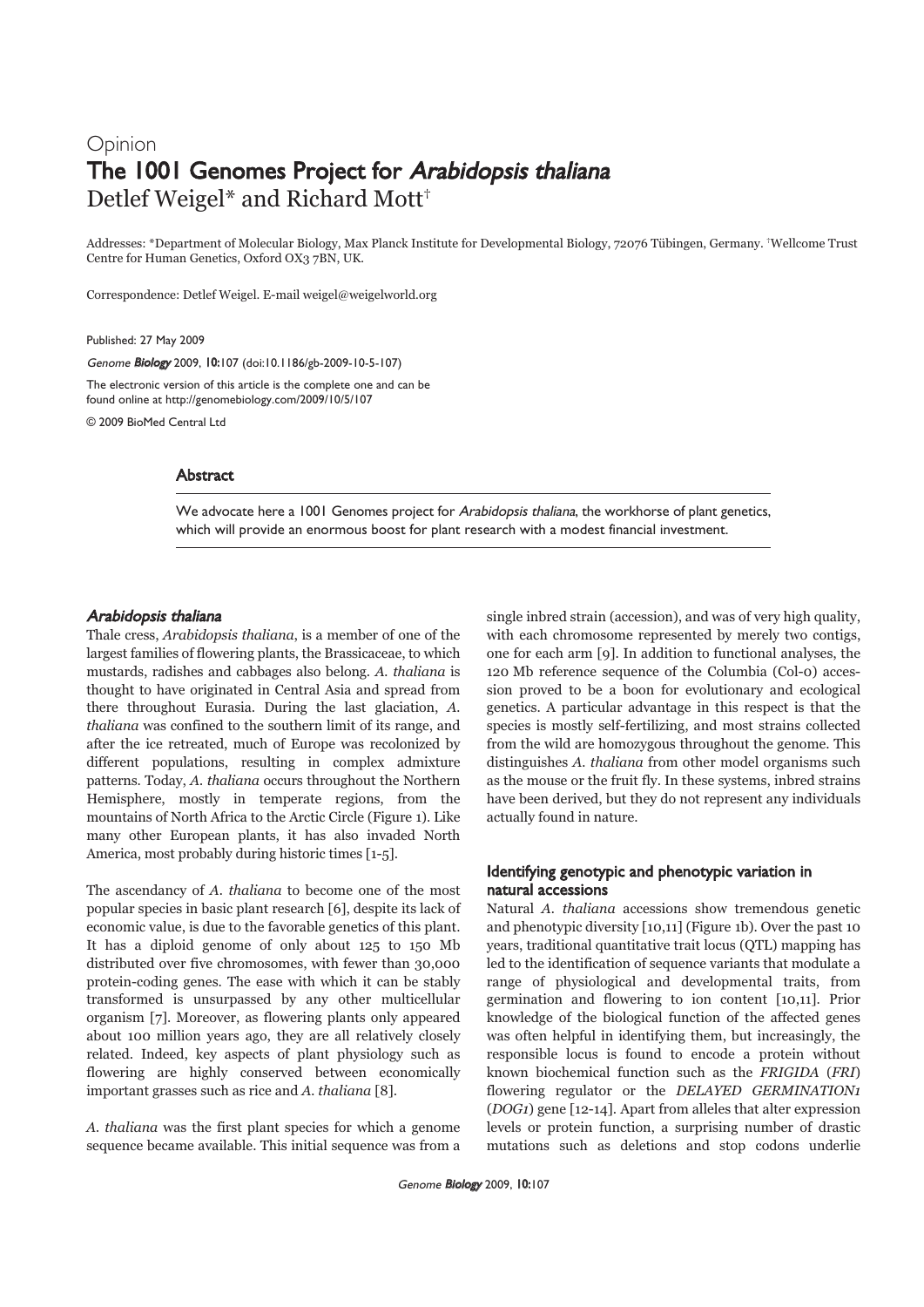

#### Figure 1

Intraspecific variation in Arabidopsis thaliana. (a) A. thaliana (area of distribution shaded in green) is found throughout the Northern Hemisphere. It is a native of Eurasia and has been introduced into North America, Australia and southern Africa. The provenances of the first 74 accessions that have been sequenced as part of the 1001 Genomes project are indicated by the red dots. (b) Vegetative rosettes illustrating genetically determined variation in morphology among A. thaliana accessions.

phenotypic variation. Some of these changes are found in many accessions (see, for example [12,15]), suggesting that they are adaptive. Nevertheless, despite some success stories, the number of known alleles responsible for phenotypic variation among accessions remains limited, mostly because fine mapping and dissection of QTLs are so tedious.

Efforts to accelerate the discovery of functionally important variants began with a large-scale study in which some 1,000 fragments across the genomes of 96 accessions gathered from all over the word were compared by dideoxy sequencing [4]. A major conclusion from this work was that there has been considerable global gene flow, so that most sequence variants are found worldwide, although genotypes are not entirely random. There is isolation by distance, and even though population structure is relatively moderate, it can easily be a confounding factor in association studies. These properties are reminiscent of what has been described for humans [16-20].

# A first-generation haplotype map (HapMap) for A. thaliana

From this first set of 96 strains, 20 maximally diverse strains were chosen for much denser polymorphism discovery using array-based resequencing [21]. This led to the identification of about one single nucleotide polymorphism (SNP) for every 200 bp of the genome, constituting one quarter or so of all SNPs estimated to be present. In addition, regions that are missing or highly divergent in at least one accession encompass about a quarter of the reference genome [22].

The progress made with genome-wide association (GWA) mapping in humans during the past three years has been nothing but phenomenal [23], and bodes well for applying association mapping to A. thaliana. As in humans, linkage disequilibrium (LD), which is the basis for GWA studies, decays over about 10 kb, the equivalent of two average genes [24]. That the average LD in *Arabidopsis* is not so different from that in humans might seem surprising, given the selfing nature of A. thaliana, but it reflects the fact that outcrossing is not that rare, and that this species apparently has a large effective population size. A 250k SNP chip (containing 250,000 probes), corresponding to approximately one SNP very 480 bp, has been produced, and should predict some 90% of all non-singleton SNPs [24]. A collection of over 6,000 A. thaliana accessions, both from stock centers and recent collections (for example [25]) has been assembled, and a subset of 1,200 genetically diverse strains will be interrogated with the 250k SNP chip [26], providing a fantastic resource for GWA studies in this species.

## A single genome is not enough

It is becoming increasingly clear that it is inappropriate to think about 'the' genome of a species, even though this is what the initial sequencing papers stated in their titles just a few years ago (as in "Initial sequencing and analysis of the human genome" and "The sequence of the human genome") [27,28]. The previous emphasis on relatively minor changes between individuals, such as SNPs and small indels, was largely due to the fact that sequence variation had overwhelmingly been studied by PCR-based methods or hybridization to known sequences. It is now known that A. thaliana accessions can vary in hundreds of genes [21,29], and similar findings have emerged for other species, including humans (for example [30,31]). Of particular importance is the observation that some genes with fundamental effects on life-history traits such as flowering are not even functional in the A. thaliana Col-0 reference accession [12], and thus could not have been discovered on the basis of the first genome sequence alone.

The 250k SNP genotyping effort discussed above is an important step towards identifying haplotype blocks associated with specific trait variants, but it has several limitations. First, the initial SNP discovery phase had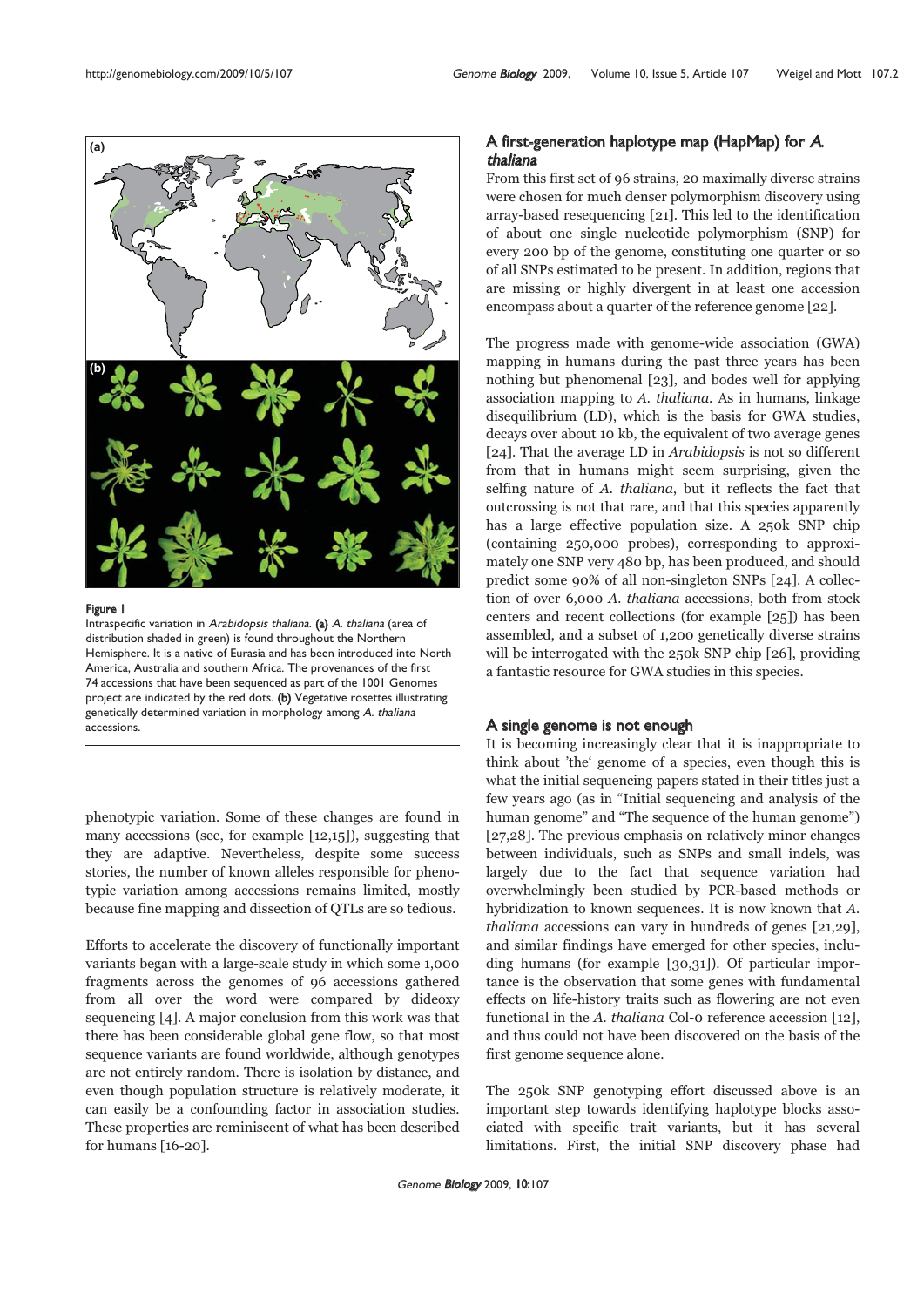considerable, technology-inherent shortcomings, and only a minority of all SNPs was detected [21]. Second, these SNPs were defined in a relatively small initial sample that probably captures only a fraction of species-wide diversity. Genotyping with SNPs common in the global population will provide little information on new alleles that have arisen on the background of older haplotypes, which would be particularly relevant for studies of local populations. Third, although the impact of structural variation is unknown, it might have dramatic consequences on phenotypic diversity.

## The A. thaliana 1001 Genomes project

Together with partners from around the world, we have initiated a project with the goal of describing the wholegenome sequence variation in 1,001 accessions of A. thaliana [32]. The current technological revolution in sequencing means that it is now feasible and inexpensive to sequence large numbers of genomes. Indeed, a 1000 Genomes Project for humans was announced in January 2008 [33], and the first results of this initiative are very encouraging [34,35]. It builds, in a manner similar to the A. thaliana project, on previous HapMap information, but because of the greater complexity and repetitiveness of human genomes, much of the initial effort for the human project will go towards comparing the feasibility of different approaches. In contrast, even short reads of the A. thaliana sequence, such as those produced by the first generation of Illumina's Genome Analyzer instrument, have already been proved to support not only the discovery of SNPs, but also of short to medium-size indels, including the detection of sequences not present in the reference genome [29].

We are proposing a hierarchical strategy to sequence the species-wide genome of A. thaliana. The first aspect of this approach is to make use of different technologies and different depths of sequencing coverage. A small number of genome sequences that approach the quality of the original Col-0 reference will be generated by exploiting mostly technologies such as Roche's 454 platform, which generates longer reads, in combination with libraries of different insert sizes, allowing long-range assembly. A much larger number of genomes will be sequenced with a less expensive technology such as Illumina's Genome Analyzer or Applied Biosystems' SOLiD and with only a single type of clone library. For this set of accessions, local haplotype similarity will be exploited in combination with information from the reference genomes to deduce the complete sequence, using methods similar those employed in inbred strains of mice [36]. The power of this approach is in the large number of accessions that can be sequenced. For example, even if a particular haplotype is only present at 1% frequency, and each of the 1,001 strains is only sequenced at 8x coverage, there would still be on average 80 reads for each site in this haplotype.

The second aspect of the hierarchical approach will be the sampling of ten individuals from ten populations each in ten geographic regions throughout Eurasia, plus at least one North African accession (10 x 10 x 10 + 1) (see Figure 1a). We expect individuals from the same region to show more extensive haplotype sharing than is observed in worldwide samples [4,24], which will be advantageous for the imputation strategy discussed above. An argument that might be raised against this approach is the strong population structure it entails, but we note that it is probably impossible to sample accessions in a manner that avoids population structure completely, and that our strategy will allow us to address questions of local adaptation, which are of great interest to evolutionary scientists. The output of the 1001 Genomes project will be a generalized genome sequence that encompasses every A. thaliana accession analysed as a special case. It will comprise a mosaic of variable haplotypes such that every genome can be aligned completely against it.

It is instructive to compare our proposal with the 1000 Genomes effort for humans [37] and the Drosophila Genetic Reference Panel projects [38]. Because A. thaliana accessions are inbred with effectively constant genomes, and can be readily distributed as seeds, the genome sequence data we generate can be used directly in association mapping; of particular importance, the causative mutations will be observed in most cases. In contrast, the human population is not made up of highly inbred individuals, and the genetic variation discovered in 1000 humans is only a first step, yielding a deep catalog of genetic variation that allows one to infer indirectly much of the genome sequence in the samples used in association studies [33]. The A. thaliana 1001 Genomes project is relatively simple compared with its bigger human cousin, and much more affordable because A. thaliana genomes are about 20 times smaller than human genomes (40 times, if one counts both homologs in the outbred genomes of our species). Consequently, the powerful arguments that justified funding the human effort are even more persuasive in the case of A. thaliana. Indeed, the reasoning for the Drosophila Genetic Reference Panel [38] spearheaded by Trudy Mackay is very similar to that advanced for the A. thaliana project. Important differences are, however, that Drosophila melanogaster does not selffertilize. Inbred lines therefore have to be derived by repeated brother-sister matings, and although they capture variation present in nature, wild individuals are genetically more complex. Moreover, the initial Drosophila 192 lines, which are the focus of this project, were collected from a single locale, in contrast to the much wider sampling for both the human and the A. thaliana projects.

Some of the A. thaliana genomes will be immediately useful, as they are from parents of recombinant inbred line populations, a widely used resource for QTL mapping in A. thaliana [10]. The genome sequences will provide information on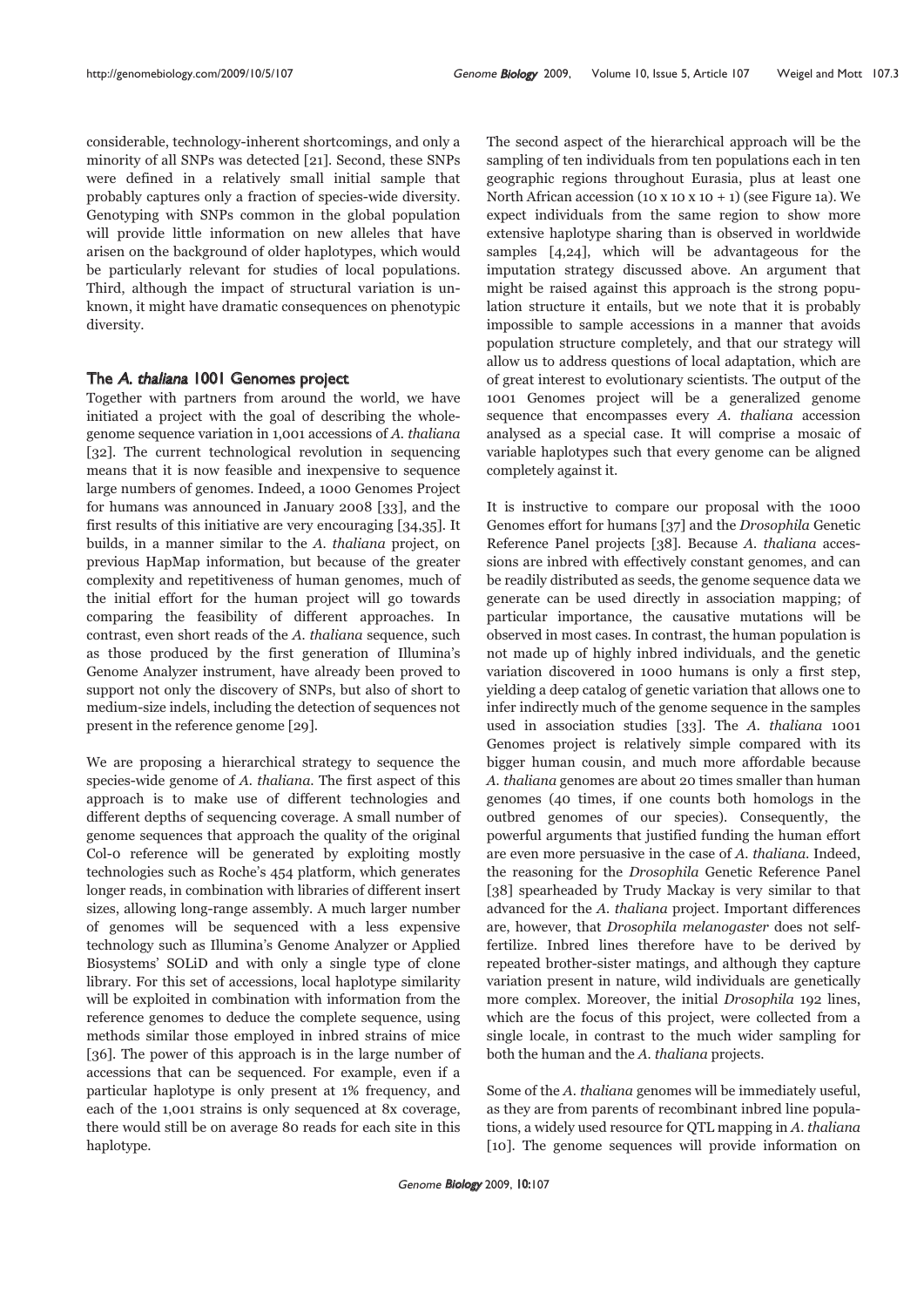potential functional polymorphisms responsible for the identified QTL.

The main motivation for the 1001 Genomes project is, however, to enable GWA studies in this species. The seeds from the 1,001 accessions will be freely available from the Arabidopsis stock centers [39], and each accession can be grown and phenotyped by scientists from all over the world, in as many environments as desired. Importantly, because an unlimited supply of genetically identical individuals will be available for each accession, even subtle phenotypes and ones that are highly sensitive to the microenvironment, which is often difficult to control, can be measured with high confidence. The phenotypes will include morphological analyses, such as plant stature, growth and flowering; investigations of plant content, such as metabolites and ions; responses to the abiotic environment, such as resistance to drought or salt stress; or resistance to disease caused by a host of prokaryotic and eukaryotic pathogens, from microbes to insects and nematodes. In the last case, a particularly exciting prospect is the ability to identify plant genes that mediate the effects of individual pathogen proteins, which are normally delivered as a complex mix to the plant, as is being done in the Effectoromics project, which has the aim of "understanding host plant susceptibility and resistance by indexing and deploying obligate pathogen effectors" [40] . The value of being able to correlate many different phenotypes, including genome-wide phenotypes, has already been beautifully demonstrated for the Drosophila Genetic Reference Panel [41], and we expect similar dividends for the A. thaliana project.

We envisage that ultimately there will be web-based tools for GWA scans to identify candidate polymorphisms affecting these phenotypes in the 1,001 accessions. As part of the Arabidopsis 2010 Project, the US National Science Foundation is already supporting the development of web resources that will help the wider community to exploit such sequence data [42]. It goes without saying that one needs to employ appropriate statistical methods to control for population structure caused by the hierarchical choice of accessions, which might otherwise produce false-positive associations.

A potential shortcoming of GWA scans is that some alleles responsible for interesting traits are strongly partitioned between different populations. They are in strong LD with many physically unlinked loci and thus difficult to pinpoint. A powerful approach to circumvent such problems of population structure is the generation of experimental populations in which members of different populations are intercrossed in a systematic way. Such a strategy, dubbed nested association mapping (NAM), has been developed for maize [43], and similar designs are being used in mice [44,45]. Corresponding efforts are under way for A. thaliana as well [46]. As part of the 1001 Genomes Project, the

parental accessions in these lines are already being sequenced, which will enable the reconstruction of complete haplotype maps in the hundreds of derived intercrossed lines, which need to be characterized at only a relatively modest number of informative SNPs. Association scans with this material will provide an extremely useful complement to conventional GWA. In future phenotyping projects, it might be advisable to split efforts between wild accessions and the intercrossed lines.

This leaves the question: why 1,001 genomes, and not 101 or 10,001? As with the human 1000 Genomes project, 1,001 is obviously an arbitrarily chosen number, to capture the imagination of our colleagues (and of the funding agencies). Some might argue that rather than sequencing 1,001 A. thaliana accessions, one should sequence, say, 200 A. thaliana strains and 200 rice strains. Our answer is that we see the A. thaliana 1001 Genomes project only as a first feasibility study, and that we are fully expecting similar projects for rice and other crops to follow soon. The dawn of a new era of plant genetics is truly upon us.

### Acknowledgements

We thank our many colleagues around the world, including loe Ecker (Salk Institute), Wolf Frommer and Len Penacchio (JGI and JBEI), Christian Hardtke (Lausanne), Jonathan Jones (Sainsbury Laboratory), Todd Michael (Waksman Institute), and Magnus Nordborg (USC/GMI), for contributing to the 1001 Genomes vision. Arabidopsis thaliana sequencing efforts in our labs are supported by the BBSRC (RM), BMBF (ERA-PG ARABRAS and GABI-GNADE), a Gottfried Wilhelm Leibniz Award (DFG) and the Max Planck Society (DW).

#### **References**

- Sharbel TF, Haubold B, Mitchell-Olds T: Genetic isolation by distance in Arabidopsis thaliana: biogeography and postglacial colonization of Europe. Mol Ecol 2000, 9:2109-2118.
- 2. Hoffmann MH: Biogeography of Arabidopsis thaliana (L.) Heynh. (Brassicaceae). J Biogeography 2002, 29:125-134.
- 3. Schmid KJ, Torjek O, Meyer R, Schmuths H, Hoffmann MH, Altmann T: Evidence for a large-scale population structure of Arabidopsis thaliana from genome-wide single nucleotide polymorphism markers. Theor Appl Genet 2006, 112:1104-1114.
- 4. Nordborg M, Hu TT, Ishino Y, Jhaveri J, Toomajian C, Zheng H, Bakker E, Calabrese P, Gladstone J, Goyal R, Jakobsson M, Kim S, Morozov Y, Padhukasahasram B, Plagnol V, Rosenberg NA, Shah C, Wall JD, Wang J, Zhao K, Kalbfleisch T, Schulz V, Kreitman M, Bergelson J: The pattern of polymorphism in Arabidopsis thaliana. PLoS Biol 2005, 3:e196.
- 5. François O, Blum MG, Jakobsson M, Rosenberg NA: Demographic history of European populations of Arabidopsis thaliana. PLoS Genet 2008, 4:e1000075.
- 6. Chory J, Ecker JR, Briggs S, Caboche M, Coruzzi GM, Cook D, Dangl J, Grant S, Guerinot ML, Henikoff S, Martienssen R, Okada K, Raikhel NV, Somerville CR, Weigel D: National Science Foundation-Sponsored Workshop Report: "The 2010 Project" functional genomics and the virtual plant. A blueprint for understanding how plants are built and how to improve them. Plant Physiol 2000, 123:423-426.
- 7. Somerville C, Koornneef M: A fortunate choice: the history of Arabidopsis as a model plant. Nat Rev Genet 2002, 3:883-889.
- Kobayashi Y, Weigel D: Move on up, it's time for change—mobile signals controlling photoperiod-dependent flowering. Genes Dev 2007, 21:2371-2384.
- 9. The Arabidopsis Genome Initiative: **Analysis of the genome sequence** of the flowering plant Arabidopsis thaliana. Nature 2000, 408:796-815.

Genome Biology 2009, 10:107